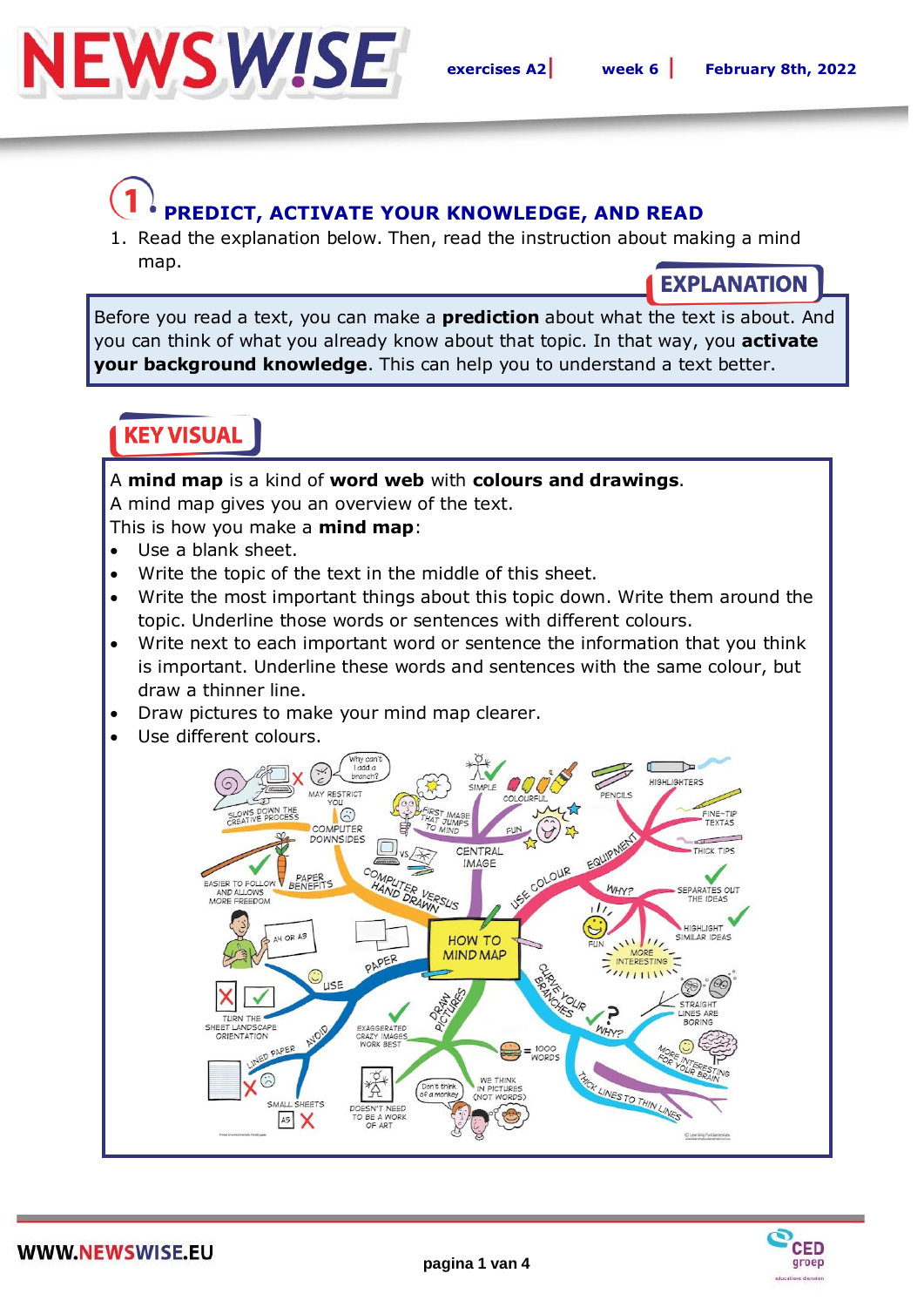

- 2. Before reading the text **Happy Valentine's Day**:
	- Predict what the text is going to tell you about the topic.
	- Activate your background knowledge: what do you already know about Valentine's Day? Start making a mind map. Write down as many things as you can, together you know more!
- 3. Now, read the text in small groups. Use the Step-by-step Reading Guide, if you need it. Use the Word help if there is a word you don't understand.

#### $\mathbf{2}^{\mathsf{r}}$ **COMPLETE THE MIND MAP**

1. Complete the mind map about *Valentine's Day*. Add the information from the text in your mind map. Use a different colour pen.

\_\_\_\_\_\_\_\_\_\_\_\_\_\_\_\_\_\_\_\_\_\_\_\_\_\_\_\_\_\_\_\_\_\_\_\_\_\_\_\_\_\_\_\_\_\_\_\_\_\_\_\_\_\_\_\_\_\_\_\_\_

\_\_\_\_\_\_\_\_\_\_\_\_\_\_\_\_\_\_\_\_\_\_\_\_\_\_\_\_\_\_\_\_\_\_\_\_\_\_\_\_\_\_\_\_\_\_\_\_\_\_\_\_\_\_\_\_\_\_\_\_\_

\_\_\_\_\_\_\_\_\_\_\_\_\_\_\_\_\_\_\_\_\_\_\_\_\_\_\_\_\_\_\_\_\_\_\_\_\_\_\_\_\_\_\_\_\_\_\_\_\_\_\_\_\_\_\_\_\_\_\_\_\_

\_\_\_\_\_\_\_\_\_\_\_\_\_\_\_\_\_\_\_\_\_\_\_\_\_\_\_\_\_\_\_\_\_\_\_\_\_\_\_\_\_\_\_\_\_\_\_\_\_\_\_\_\_\_\_\_\_\_\_\_\_

\_\_\_\_\_\_\_\_\_\_\_\_\_\_\_\_\_\_\_\_\_\_\_\_\_\_\_\_\_\_\_\_\_\_\_\_\_\_\_\_\_\_\_\_\_\_\_\_\_\_\_\_\_\_\_\_\_\_\_\_\_

2. Did you find new information in the text?

- 3. Was the information you knew correct?
- 4. Which information from the text was new to you? Give an example.



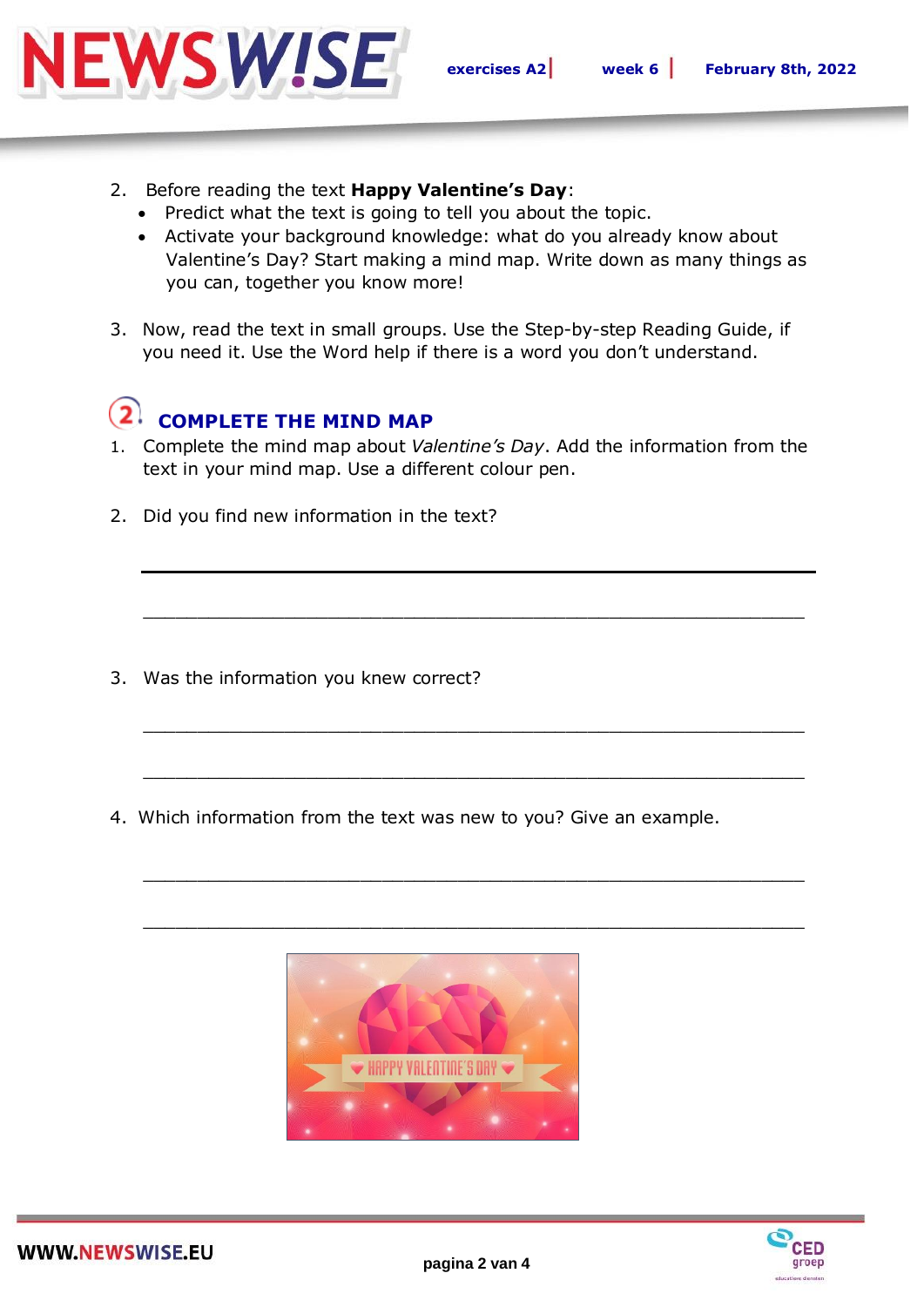

# **ANSWER THE QUESTIONS**

\_\_\_\_\_\_\_\_\_\_\_\_\_\_\_\_\_\_\_

\_\_\_\_\_\_\_\_\_\_\_\_\_\_\_\_\_\_\_\_

- 1. What other word for *prison* (line 13) do you see in the text? In which line?
- 2. Why is Valentine's Day celebrated on February 14th?
	- A. This is the day Saint Valentine died.
	- B. This is the day Saint Valentine fell in love.
	- C. This is the day Saint Valentine was born.
- 3. Read the paragraph **How Valentine's Day grew** again. What other time of year do people also send a lot of cards?
- 4. What does the word *anonymously* (line 29) mean?
- 5. What is the difference between getting a *red* rose or getting a *pink* one (lines 27-28)?

\_\_\_\_\_\_\_\_\_\_\_\_\_\_\_\_\_\_\_\_\_\_\_\_\_\_\_\_\_\_\_\_\_\_\_\_\_\_\_\_\_\_\_\_\_\_\_\_\_\_\_\_\_\_\_\_\_\_\_\_

 $\frac{1}{\sqrt{2}}$  ,  $\frac{1}{\sqrt{2}}$  ,  $\frac{1}{\sqrt{2}}$  ,  $\frac{1}{\sqrt{2}}$  ,  $\frac{1}{\sqrt{2}}$  ,  $\frac{1}{\sqrt{2}}$  ,  $\frac{1}{\sqrt{2}}$  ,  $\frac{1}{\sqrt{2}}$  ,  $\frac{1}{\sqrt{2}}$  ,  $\frac{1}{\sqrt{2}}$  ,  $\frac{1}{\sqrt{2}}$  ,  $\frac{1}{\sqrt{2}}$  ,  $\frac{1}{\sqrt{2}}$  ,  $\frac{1}{\sqrt{2}}$  ,  $\frac{1}{\sqrt{2}}$ 

\_\_\_\_\_\_\_\_\_\_\_\_\_\_\_\_\_\_\_\_\_\_\_\_\_\_\_\_\_\_\_\_\_\_\_\_\_\_\_\_\_\_\_\_\_\_\_\_\_\_\_\_\_\_\_\_\_\_\_\_

6. What is true about Valentine's Day? Tick the two right boxes.

Lots of chocolates are sold on Valentine's Day.

- Saint Valentine married people in secret.
- Tulips are the most popular flowers on Valentine's Day.

You can only send things as <sup>a</sup> secret admirer.

7. What are your plans for Valentine's Day?



\_\_\_\_\_\_\_\_\_\_\_\_\_\_\_\_\_\_\_\_\_\_\_\_\_\_\_\_\_\_\_\_\_\_\_\_\_\_\_\_\_\_\_\_\_\_\_\_\_\_\_\_\_\_\_\_\_\_\_\_

\_\_\_\_\_\_\_\_\_\_\_\_\_\_\_\_\_\_\_\_\_\_\_\_\_\_\_\_\_\_\_\_\_\_\_\_\_\_\_\_\_\_\_\_\_\_\_\_\_\_\_\_\_\_\_\_\_\_\_\_